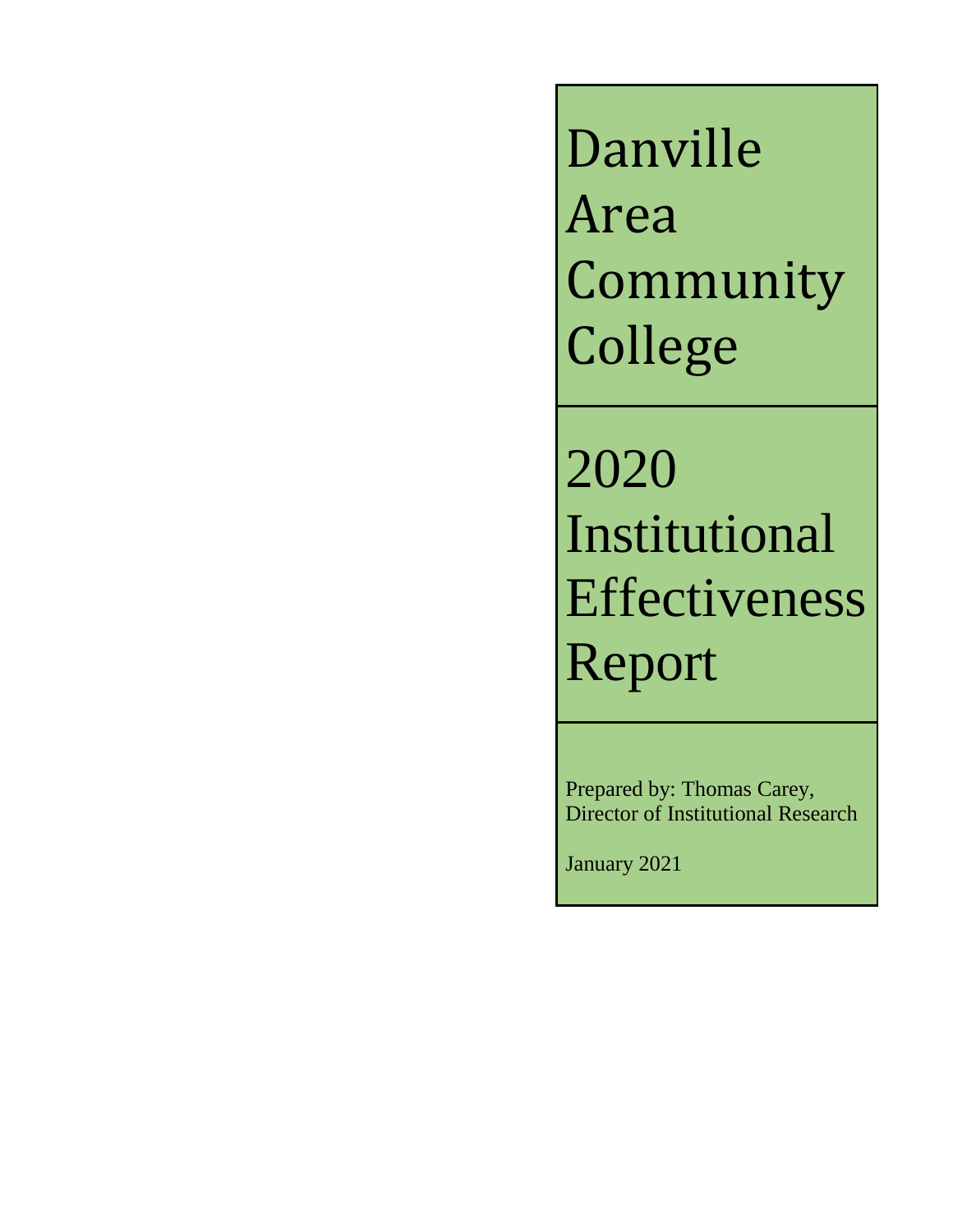# **TABLE OF CONTENTS**

| <b>DASHBOARD INDICATORS</b>                                     | $\overline{2}$          |
|-----------------------------------------------------------------|-------------------------|
| Enrollment<br>$\bullet$                                         |                         |
| <b>Graduation and Transfer-out Rates</b><br>$\bullet$           |                         |
| <b>Fall-to Spring Retention Rates</b>                           |                         |
| <b>Student Loan Default Rates</b>                               |                         |
| <b>INTRODUCTION</b>                                             | 3                       |
|                                                                 |                         |
| <b>UPDATE: KEY PERFORMANCE INDICATORS OF STUDENT SUCCESS</b>    | $\overline{\mathbf{4}}$ |
|                                                                 |                         |
| <b>OUTCOMES</b>                                                 | 5                       |
| <b>Student Progression</b><br>$\bullet$                         | 5                       |
| Term to Term Retention<br>$\bigcap$                             |                         |
| <b>Momentum Points</b><br>$\bigcirc$                            |                         |
| <b>Developmental Course Success</b><br>$\circ$                  |                         |
| <b>Course Success</b><br>$\Omega$                               |                         |
| Completion                                                      | 8                       |
| Degree/Certificates Awarded<br>$\circ$                          |                         |
| Degree/Certificates Awarded to At Risk Students<br>O            |                         |
| <b>Industry Specific Licenses and Certifications</b><br>$\circ$ |                         |
| Transfer                                                        | 12                      |
| Graduate Rate for Continuing Education<br>$\circ$               |                         |
| <b>Graduate Tracking</b><br>$\circ$                             |                         |
| Articulations<br>$\bigcirc$                                     |                         |
| <b>Community Resource</b>                                       | 13                      |
| <b>Business and Industry</b><br>$\circ$                         |                         |
| <b>Small Business</b><br>$\bigcirc$                             |                         |
| <b>Community Education</b><br>O                                 |                         |
| <b>Student Participation</b><br>$\circ$                         |                         |
|                                                                 |                         |

**COUTCOME CONNECTIONS 15**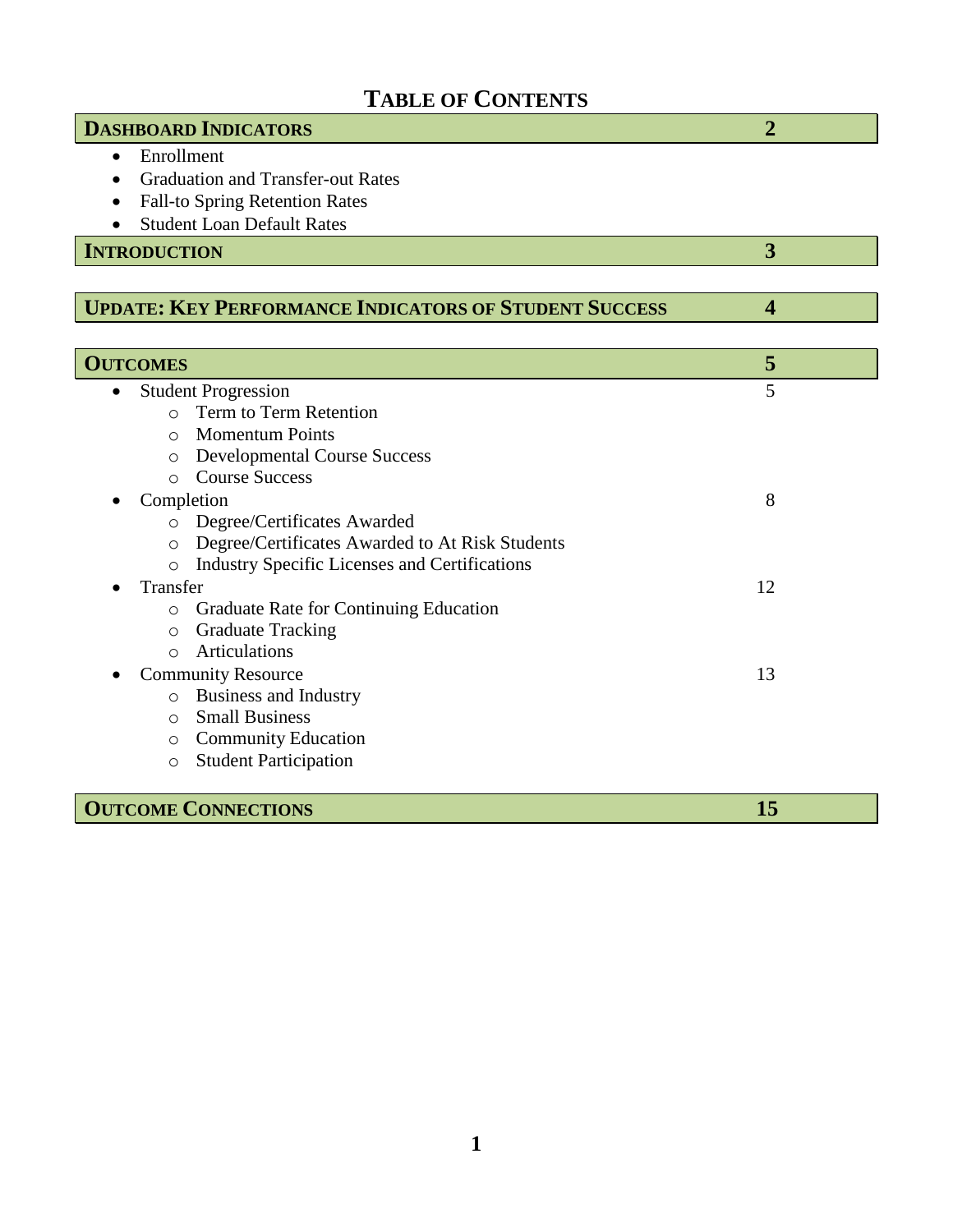### **DASHBOARD INDICATORS**

| Enrollment    |                 |        |                   |  |  |  |  |  |  |  |
|---------------|-----------------|--------|-------------------|--|--|--|--|--|--|--|
|               | <b>Credit</b>   | Credit | <b>Non-Credit</b> |  |  |  |  |  |  |  |
|               | <b>Students</b> | F.T.E. | <b>Students</b>   |  |  |  |  |  |  |  |
| <b>FY2012</b> | 9,963           | 2,431  | 824               |  |  |  |  |  |  |  |
| FY2013        | 8,556           | 2,238  | 966               |  |  |  |  |  |  |  |
| <b>FY2014</b> | 9,195           | 2,211  | 1,919             |  |  |  |  |  |  |  |
| <b>FY2015</b> | 8,222           | 2,059  | 1,901             |  |  |  |  |  |  |  |
| <b>FY2016</b> | 7,224           | 1,947  | 1,521             |  |  |  |  |  |  |  |
| <b>FY2017</b> | 6,472           | 1,753  | 1,787             |  |  |  |  |  |  |  |
| <b>FY2018</b> | 6,124           | 1,717  | 2,057             |  |  |  |  |  |  |  |
| <b>FY2019</b> | 5,931           | 1,695  | 1,992             |  |  |  |  |  |  |  |
| <b>FY2020</b> | 5,790           | 1,626  | 1,873             |  |  |  |  |  |  |  |

Source: DACC Institutional Effectiveness Office

The total enrolled credits dropped by 4.1%

#### Fall-to-Spring Retention Rates



Source: DACC Institutional Effectiveness Office, Key Performance Indicator measure 1C

The full-time retention rate decreased by 2% from 19 Fall to 20 Spring. However, the part-time retention rate increased 2%.

#### Graduation and Transfer-out Rates



Source: IPEDS Data Center, Graduation Rates survey

The reported graduation rate of 43% is a record for the college, and exceeded last year's record of almost 40%.

### Student Loan Default Rates

The student loan default rate shown a 2.8% improvement. DACC still ranks in the middle of its tencollege ICCB peer group.

|                     | DACC 3 Year Student |  |  |  |  |  |
|---------------------|---------------------|--|--|--|--|--|
| Loan Default Rates, |                     |  |  |  |  |  |
| By Year of Student  |                     |  |  |  |  |  |
| Exit                |                     |  |  |  |  |  |
| 2009                | 17.1%               |  |  |  |  |  |

| ZUUY | $1/1.1\%$ |
|------|-----------|
| 2010 | 22.1%     |
| 2011 | 18.2%     |
| 2012 | 16.6%     |
| 2013 | 17.9%     |
| 2014 | 15.1%     |
| 2015 | 14.3%     |
| 2016 | 15.0%     |
| 2017 | 12.2%     |

Source: Department of Education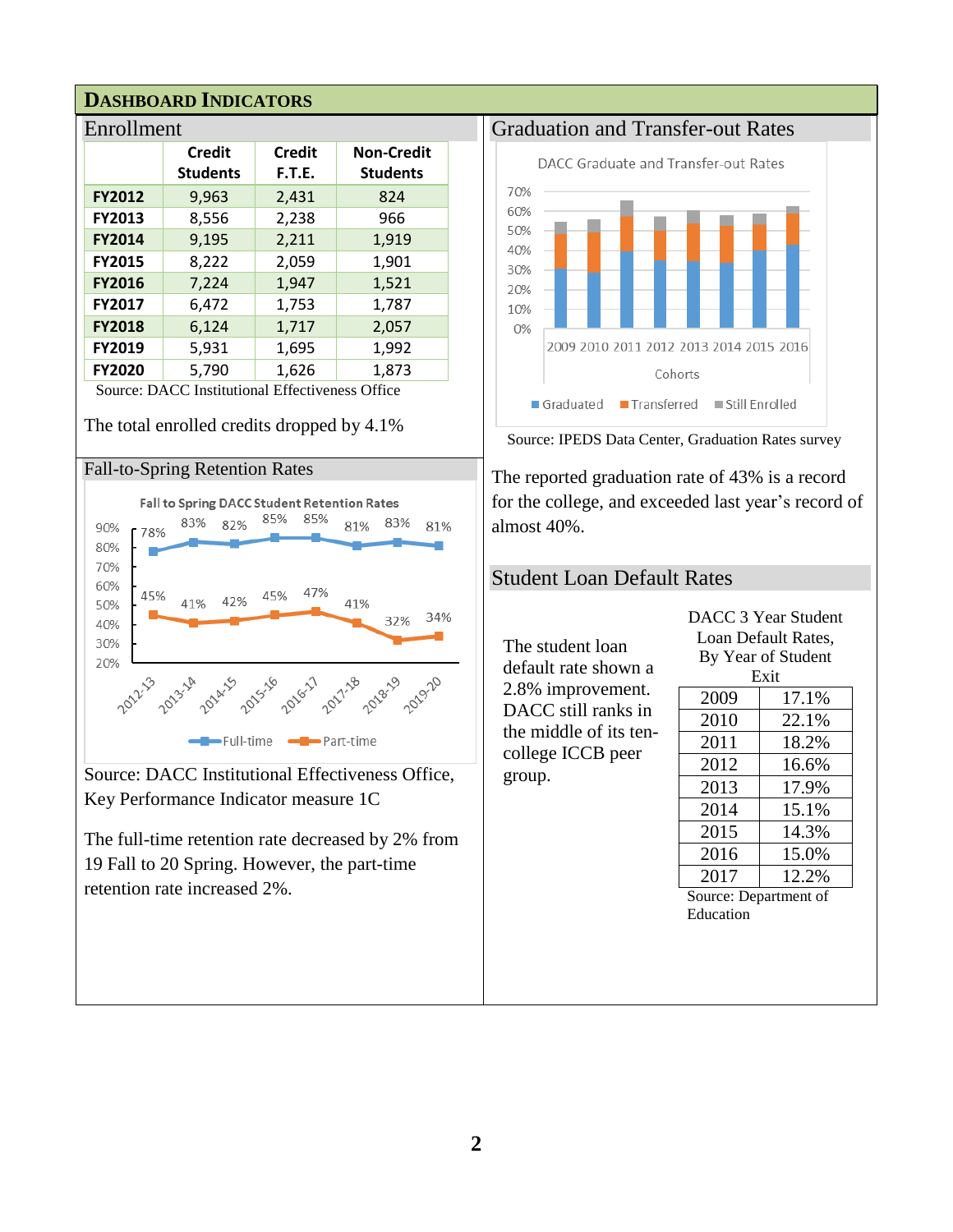### **INTRODUCTION**

The Danville Area Community College Report on Institutional Effectiveness serves as a platform for the college's assessment system, strategic planning, program review processes and indicators of achievement set forth by the college's Mission. The primary purpose of the plan is accountability and continuous quality improvement.

The college's Strategic Planning Matrix, participation in Achieving the Dream since 2009, and introduction of Illinois Community College Board's performance based funding all play important roles in the Danville Area Community College (DACC) Report on Institutional Effectiveness. Built on the premise that data-informed decisions lead to more efficient and effective institutional practices and increased academic achievement, the report serves as a data and information repository for planning, decision-making and overall growth of the college. DACC's Institutional Effectiveness Report is designed around DACC's Key Performance Indicators of Student Success, the Core Indicators of Effectiveness for Community Colleges from the American Association of Community Colleges, and customized indicators designed to meet the unique aspects of the college's Mission and Core Values.

The Institutional Effectiveness Report accomplishes the following objectives:

- Provides important information on how key institutional processes are linked at DACC Core Indicators of Effectiveness, Departmental Planning and Academic Program Review.
- Details how measures of Student Satisfaction are used in the planning processes of the College.
- Demonstrates a plan for continuous improvement, using Core Indicators of Effectiveness.
- Outlines a plan for communicating the Core Indicators of Effectiveness and Student Satisfaction Measures to internal and external stakeholders.

For over a decade, Danville Area Community College has been committed to a culture of assessment and accountability within all departments and divisions of the institution. What started as an infrastructure for student learning has evolved into a data-informed decision-making campus with a strong student success agenda.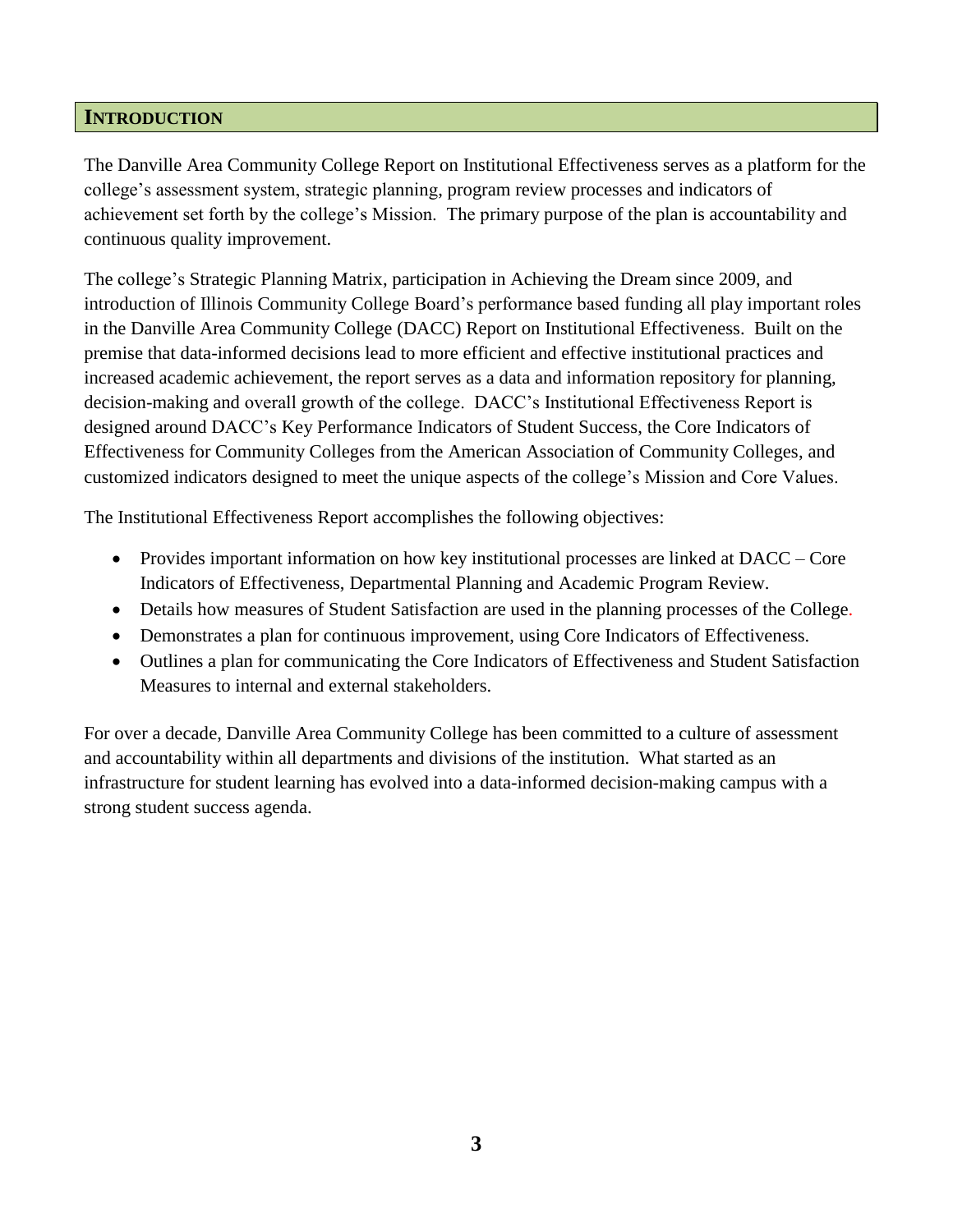### **UPDATE: KEY PERFORMANCE INDICATORS OF STUDENT SUCCESS**

Several years ago, the college created Key Performance Indicators (KPIs) of Student Success as part of its Achieve the Dream initiative. In 2019 the Data Team reviewed and revised the indicators. Revision was necessary as some of the indicators were very bulky, others contained information which might be too course or student specific, and still others were measures no longer provided by the state.

As part of the revision process, the student success indicators were classified into four successive categories:

KPI #1 Course Success and Retention – focusing on course success and the rate at which students return for follow up semesters KPI #2 Persistence – focusing on student credit accumulation KPI #3 Completion – focusing on graduation counts and rates KPI #4 Transfer – focusing on transfer rates

Each of the seventeen indicators has four to six years of data trending performance either (1) externally, to a DACC peer group inside ICCB or (2) internally, between different racial/ethnic groups, genders, socioeconomic statuses, or other sub-populations. Each begins with a graph comparing overall performance, followed by a chart for those wanting more detailed information. ICCB Performance Based Funding Measures are included as six of the measures. Some of those measures are present in this report as well.

Unfortunately, due to COVID-19 the Data Team meetings were canceled for the 2020 year. However, the KPI's were still updated and released online on the DACC Data page for both internal and external constituents to review.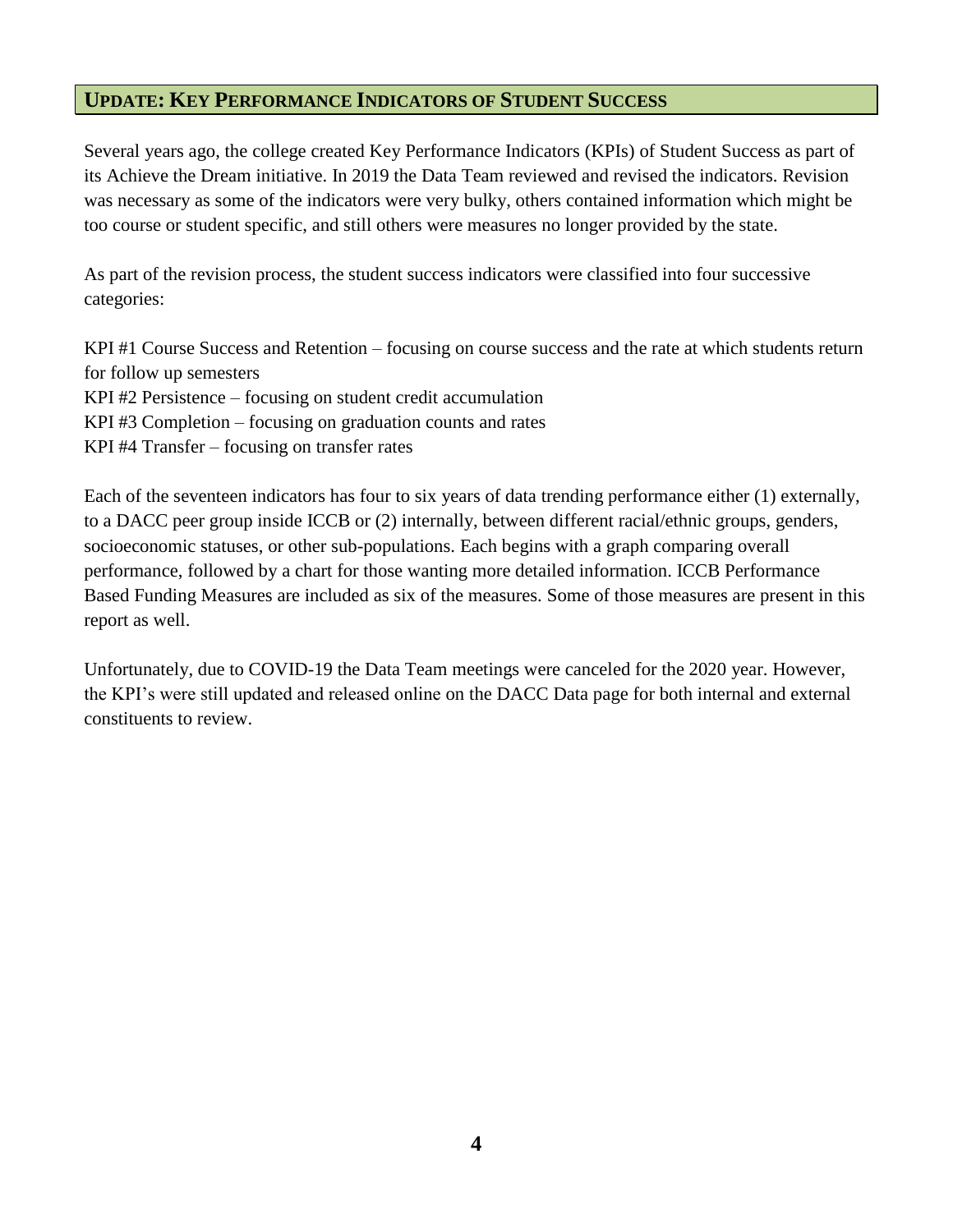### **OUTCOMES**

Student Progression: Term to Term Retention

**Measure:** Percentage of first-time, full- and part-time, degree-seeking students retained from fall tenth day to spring tenth day.

**Data Source:** DACC Institutional Effectiveness



**Measure:** Percentage of first-time, full- and part-time, degree-seeking students retained from fall tenth day to fall tenth day.



**Data Source:** DACC Institutional Effectiveness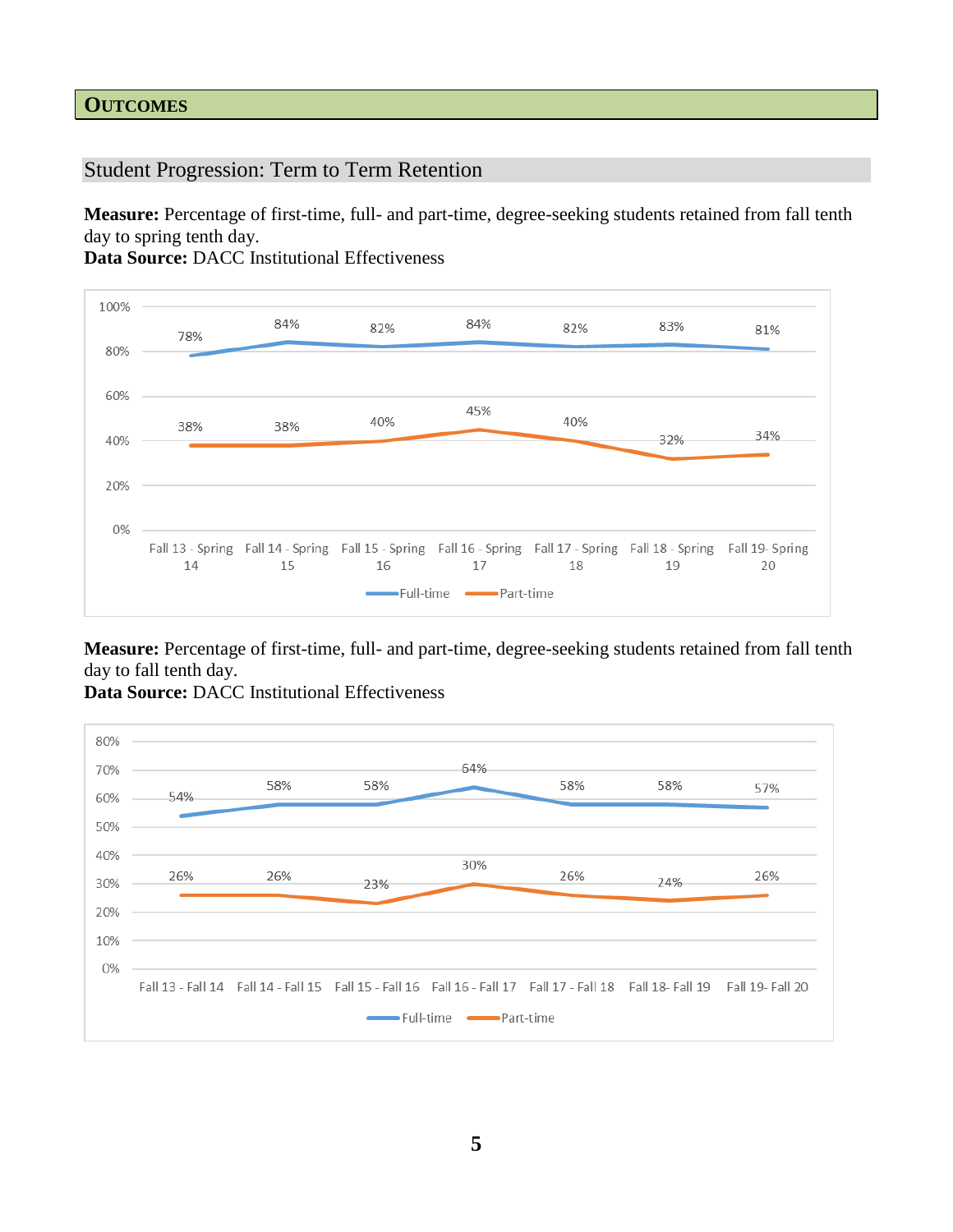### Student Progression: Momentum Points

**Measure:** The percentage of Adult Education participants who achieved an Educational Functioning Level gain



**Data Source:** DACC Adult Education (program's level completion rate excluding ASE High)

Note: An Educational Functioning Level gain is approximately equivalent to a two-year grade level increase.

#### Student Progression: Developmental Course Success

**Measure:** The percentage of students who successfully complete developmental courses **Data Source:** DACC Institutional Effectiveness

|         | Developmental Course Success Rates (DEVE, DEVM, DEVR) |               |        |        |        |        |        |  |  |  |  |
|---------|-------------------------------------------------------|---------------|--------|--------|--------|--------|--------|--|--|--|--|
|         | FY2014                                                | <b>FY2015</b> | FY2016 | FY2017 | FY2018 | FY2019 | FY2020 |  |  |  |  |
| English | 65%                                                   | 77%           | 66%    | 73%    | 63%    | 68%    | 70%    |  |  |  |  |
| Math    | 60%                                                   | 63%           | 65%    | 69%    | 66%    | 71%    | 62%    |  |  |  |  |
| Reading | 49%                                                   | 58%           | 58%    | 53%    | 67%    | 37%    | 51%    |  |  |  |  |
| Total   | 60%                                                   | 68%           | 64%    | 65%    | 66%    | 65%    | 62%    |  |  |  |  |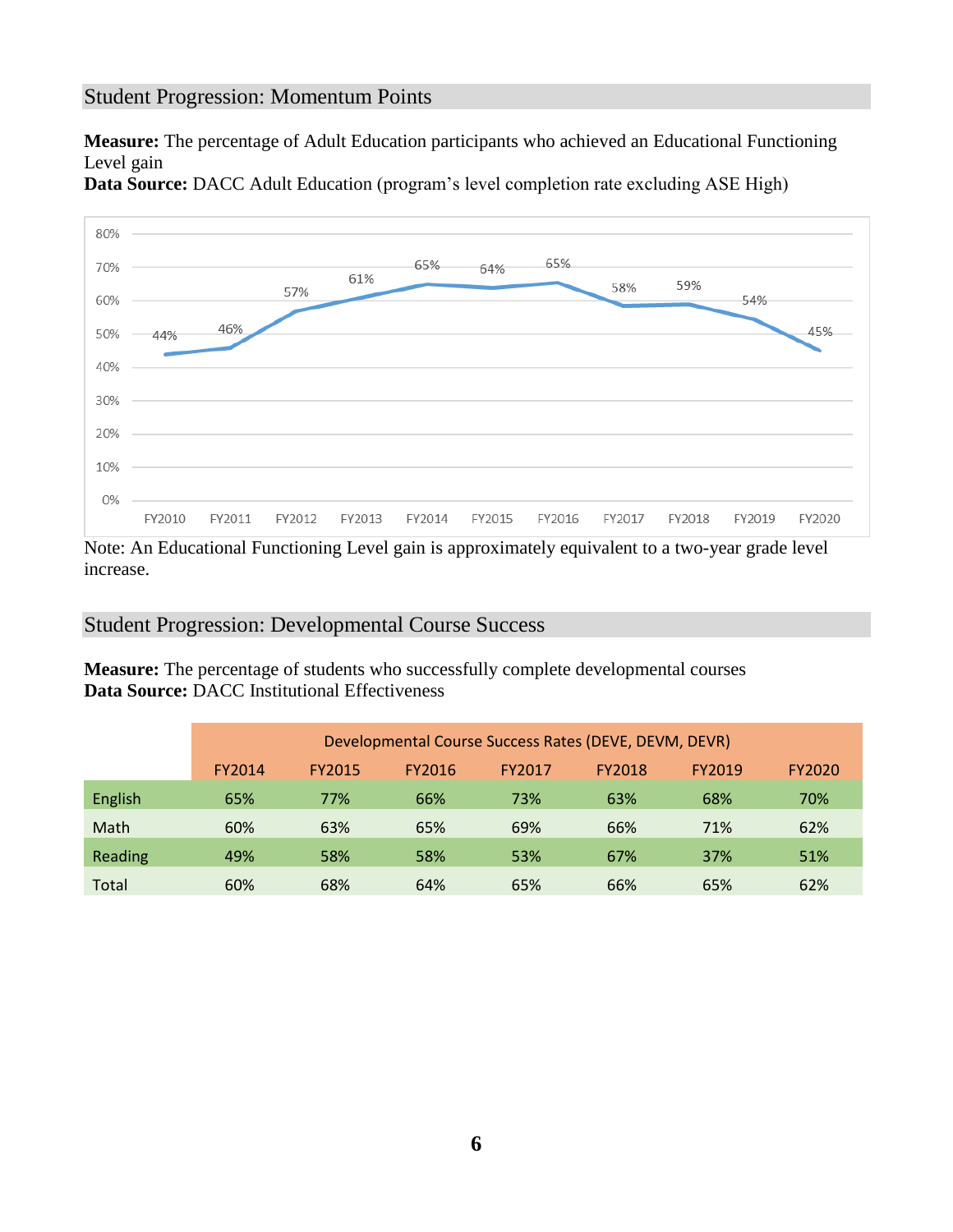### Student Progression: Course Success

**Measure:** The percentage of students who complete credit courses with a C-grade or better **Data Source:** DACC Institutional Effectiveness



**Measure:** The percentage of all students who complete gatekeeper courses with a C grade or better (BIOL 102, BIOL 136, CBUS 150, CECN 102, ENGL 121, ENGL 101, MATH 107, MATH 108, and PSYC 100)

**Data Source:** DACC Institutional Effectiveness

|                 | <b>Gatekeeper Course Success Rates</b> |        |        |        |        |        |        |  |  |  |
|-----------------|----------------------------------------|--------|--------|--------|--------|--------|--------|--|--|--|
|                 | FY2014                                 | FY2015 | FY2016 | FY2017 | FY2018 | FY2019 | FY2020 |  |  |  |
| <b>BIOL 102</b> | 62%                                    | 42%    | 53%    | 42%    | 51%    | 67%    | 72%    |  |  |  |
| <b>BIOL 136</b> | 49%                                    | 52%    | 49%    | 56%    | 60%    | 49%    | 61%    |  |  |  |
| <b>CBUS 150</b> | 74%                                    | 69%    | 73%    | 68%    | 74%    | 68%    | 77%    |  |  |  |
| <b>CECN 102</b> | 70%                                    | 58%    | 57%    | 55%    | 65%    | 58%    | 48%    |  |  |  |
| <b>ENGL 121</b> | 69%                                    | 63%    | 72%    | 72%    | 68%    | 64%    | 49%    |  |  |  |
| <b>ENGL 101</b> | 77%                                    | 77%    | 78%    | 80%    | 77%    | 77%    | 70%    |  |  |  |
| <b>MATH 107</b> |                                        | 53%    | 62%    | 63%    | 57%    | 64%    | 55%    |  |  |  |
| <b>MATH 108</b> | 51%                                    | 54%    | 54%    | 59%    | 48%    | 54%    | 48%    |  |  |  |
| <b>PSYC 100</b> | 71%                                    | 71%    | 74%    | 67%    | 73%    | 73%    | 62%    |  |  |  |
| combined        | 66%                                    | 63%    | 67%    | 66%    | 67%    | 67%    | 61%    |  |  |  |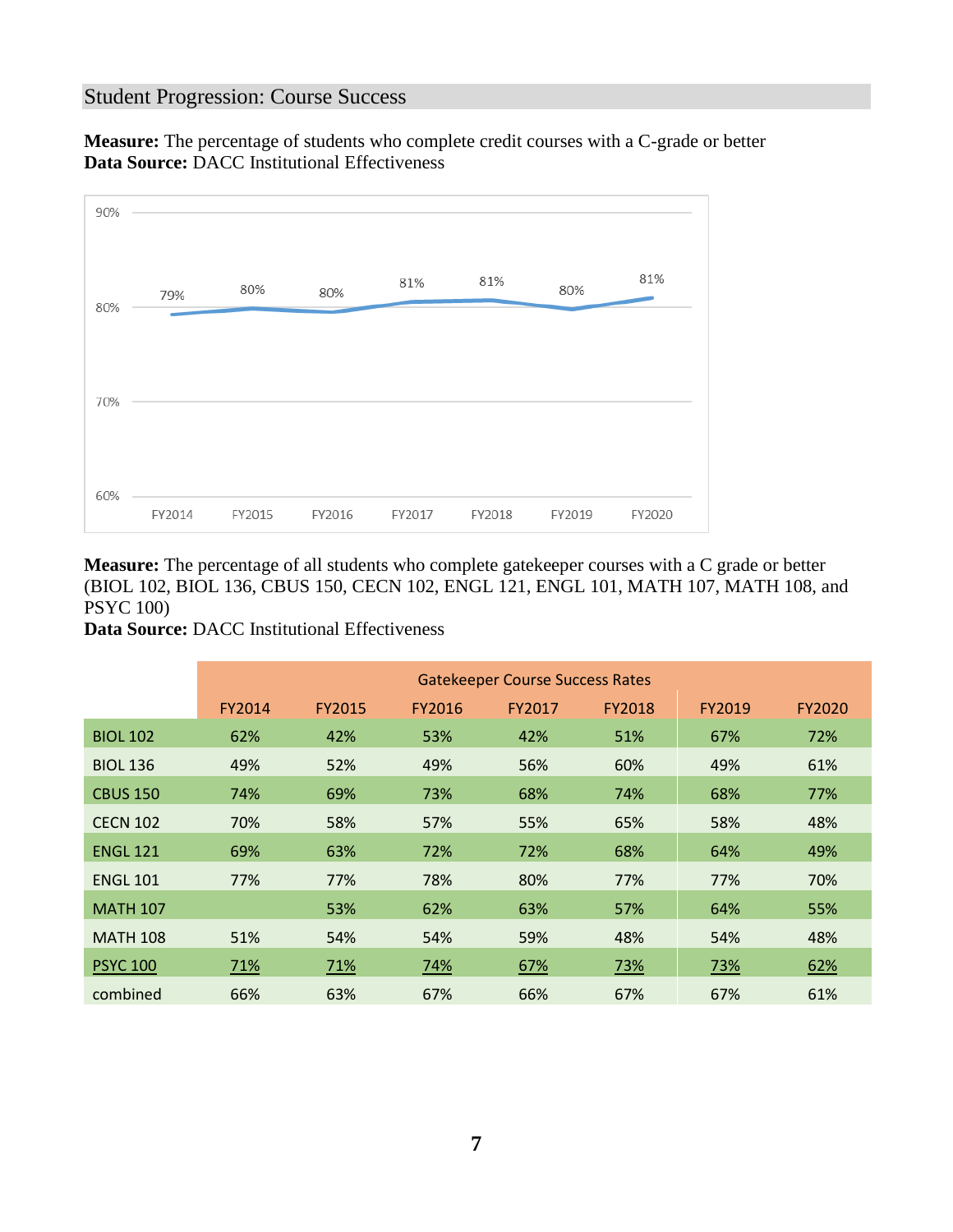## Completion: Degree/Certificates Awarded

|  |  |  | <b>Measure:</b> The number of degrees and certificates awarded |  |
|--|--|--|----------------------------------------------------------------|--|
|--|--|--|----------------------------------------------------------------|--|

**Source:** ICCB Data and Characteristics Annual Enrollment and Completion Data tables III-7 & III-8

|                      | FY 2012 | FY 2013 | <b>FY 2014</b> | <b>FY 2015</b> | <b>FY 2016</b> | <b>FY 2017</b> | <b>FY 2018</b> | FY 2019 |
|----------------------|---------|---------|----------------|----------------|----------------|----------------|----------------|---------|
| <b>DACC</b>          | 743     | 669     | 686            | 616            | 683            | 650            | 687            | 564     |
| Peer Ave.            | 713     | 736     | 732            | 779            | 839            | 698            | 634            | 639     |
|                      |         |         |                |                |                |                |                |         |
| <b>Carl Sandburg</b> | 446     | 457     | 537            | 535            | 470            | 480            | 483            | 583     |
| Highland             | 495     | 431     | 396            | 505            | 767            | 625            | 550            | 571     |
| John Wood            | 591     | 548     | 473            | 537            | 503            | 506            | 466            | 465     |
| Kaskaskia            | 1351    | 1627    | 1584           | 1711           | 1494           | 992            | 969            | 906     |
| Kishwaukee           | 1002    | 869     | 929            | 783            | 734            | 981            | 807            | 768     |
| <b>Rend Lake</b>     | 1304    | 1364    | 1252           | 1390           | 2218           | 1202           | 1095           | 1181    |
| <b>Sauk Valley</b>   | 795     | 777     | 849            | 808            | 765            | 666            | 596            | 691     |
| Shawnee              | 553     | 597     | 520            | 651            | 544            | 550            | 522            | 525     |
| Southeastern         | 333     | 357     | 389            | 508            | 554            | 440            | 395            | 294     |
| Spoon River          | 260     | 330     | 388            | 359            | 336            | 541            | 460            | 486     |

**Measure:** The number of degrees and certificates awarded per 100 credit hours claimed **Source:** ICCB Data and Characteristics Financial Data table IV-3, Annual Enrollment and Completion Data tables III-7 & III-8

|                      | FY 2012 | FY 2013 | FY 2014 | FY 2015 | FY 2016 | FY 2017 | <b>FY 2018</b> | FY 2019 |
|----------------------|---------|---------|---------|---------|---------|---------|----------------|---------|
| <b>DACC</b>          | 1.23    | 1.17    | 1.25    | 1.23    | 1.50    | 1.54    | 1.54           | 1.41    |
| Peer Ave.            | 1.17    | 1.27    | 1.30    | 1.48    | 1.77    | 1.64    | 1.64           | 1.66    |
|                      |         |         |         |         |         |         |                |         |
| <b>Carl Sandburg</b> | 0.99    | 1.12    | 1.32    | 1.41    | 1.26    | 1.30    | 1.30           | 1.65    |
| Highland             | 0.97    | 0.89    | 0.85    | 1.20    | 2.05    | 1.70    | 1.70           | 1.79    |
| John Wood            | 1.43    | 1.50    | 1.30    | 1.50    | 1.39    | 1.41    | 1.41           | 1.34    |
| Kaskaskia            | 1.24    | 1.52    | 1.48    | 1.68    | 1.73    | 1.38    | 1.38           | 1.43    |
| Kishwaukee           | 1.15    | 0.89    | 1.08    | 1.02    | 1.08    | 1.50    | 1.50           | 1.39    |
| <b>Rend Lake</b>     | 1.47    | 1.63    | 1.56    | 1.81    | 3.80    | 2.13    | 2.13           | 2.29    |
| <b>Sauk Valley</b>   | 1.56    | 1.60    | 1.82    | 1.77    | 2.02    | 1.84    | 1.84           | 2.14    |
| Shawnee              | 1.24    | 1.49    | 1.30    | 1.72    | 1.57    | 1.74    | 1.74           | 1.97    |
| Southeastern         | 0.83    | 0.96    | 1.05    | 1.48    | 1.66    | 1.48    | 1.48           | 1.07    |
| <b>Spoon River</b>   | 0.77    | 1.08    | 1.28    | 1.20    | 1.14    | 1.88    | 1.88           | 1.90    |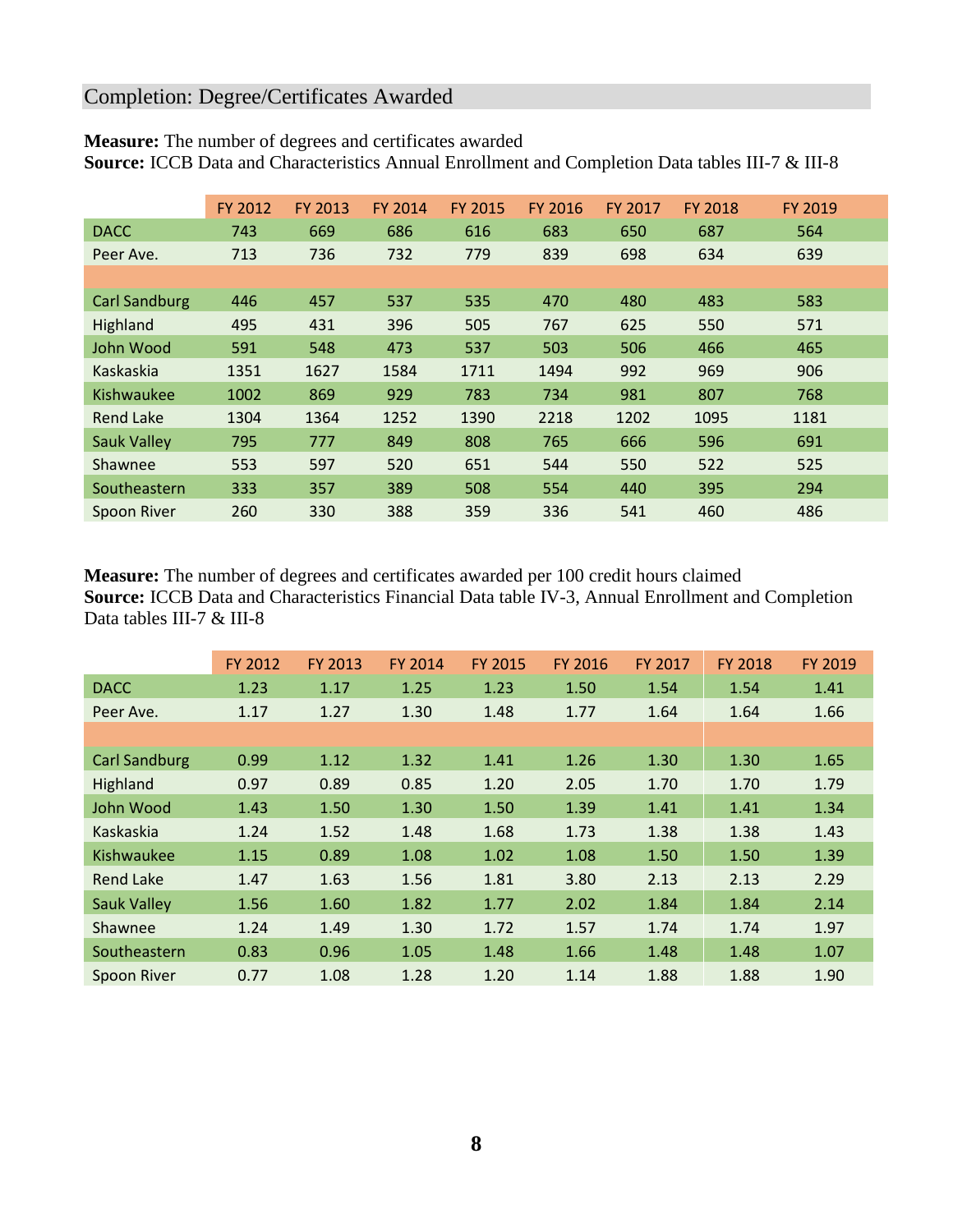**Measure:** The number of occupational degrees (A.A.S.) and certificates awarded **Source:** ICCB Data and Characteristics Annual Enrollment and Completion Data table III-8

|                      |           | Degrees (A.A.S.) |      |           |           |           |           |           | <b>Certificates</b> |           |           |           |
|----------------------|-----------|------------------|------|-----------|-----------|-----------|-----------|-----------|---------------------|-----------|-----------|-----------|
|                      | <b>FY</b> | <b>FY</b>        | FY   | <b>FY</b> | <b>FY</b> | <b>FY</b> | <b>FY</b> | <b>FY</b> | <b>FY</b>           | <b>FY</b> | <b>FY</b> | <b>FY</b> |
|                      | 2014      | 2015             | 2016 | 2017      | 2018      | 2019      | 2014      | 2015      | 2016                | 2017      | 2018      | 2019      |
| <b>DACC</b>          | 164       | 130              | 155  | 135       | 148       | 109       | 344       | 321       | 323                 | 304       | 314       | 252       |
| Peer Ave.            | 130       | 134              | 128  | 124       | 121       | 116       | 370       | 418       | 486                 | 333       | 302       | 281       |
|                      |           |                  |      |           |           |           |           |           |                     |           |           |           |
| <b>Carl Sandburg</b> | 138       | 135              | 134  | 108       | 123       | 115       | 232       | 222       | 129                 | 141       | 125       | 117       |
| Highland             | 110       | 86               | 90   | 73        | 91        | 91        | 92        | 230       | 503                 | 327       | 286       | 279       |
| <b>John Wood</b>     | 99        | 93               | 107  | 96        | 96        | 92        | 203       | 227       | 182                 | 208       | 157       | 156       |
| Kaskaskia            | 284       | 308              | 280  | 255       | 255       | 223       | 977       | 1102      | 898                 | 489       | 485       | 457       |
| Kishwaukee           | 157       | 148              | 152  | 143       | 145       | 129       | 406       | 332       | 255                 | 353       | 327       | 292       |
| <b>Rend Lake</b>     | 204       | 251              | 226  | 257       | 213       | 234       | 694       | 732       | 1651                | 602       | 601       | 505       |
| <b>Sauk Valley</b>   | 120       | 117              | 101  | 95        | 100       | 96        | 557       | 503       | 487                 | 403       | 366       | 361       |
| Shawnee              | 55        | 51               | 58   | 68        | 72        | 53        | 217       | 357       | 260                 | 294       | 244       | 254       |
| Southeastern         | 65        | 103              | 92   | 83        | 73        | 64        | 175       | 232       | 260                 | 181       | 170       | 124       |
| <b>Spoon River</b>   | 66        | 43               | 35   | 65        | 44        | 66        | 146       | 240       | 230                 | 334       | 258       | 266       |

**Measure:** The percentage of first-time, full-time students who graduate within 150% of normal time **Source:** IPEDS Data Center

|                      | 2009<br>Cohort | 2010<br>Cohort | 2011<br>Cohort | 2012<br>Cohort | 2013<br>Cohort | 2014<br>Cohort | 2015<br>Cohort | 2016<br>Cohort |
|----------------------|----------------|----------------|----------------|----------------|----------------|----------------|----------------|----------------|
| <b>DACC</b>          | 31%            | 29%            | 39%            | 35%            | 34%            | 34%            | 40%            | 43%            |
| Peer Ave.            | 32%            | 31%            | 34%            | 37%            | 39%            | 38%            | 40%            | 39%            |
|                      |                |                |                |                |                |                |                |                |
| <b>Carl Sandburg</b> | 25%            | 26%            | 23%            | 27%            | 34%            | 31%            | 35%            | 42%            |
| Highland             | 28%            | 37%            | 28%            | 33%            | 32%            | 33%            | 42%            | 36%            |
| John Wood            | 31%            | 31%            | 35%            | 36%            | 42%            | 39%            | 44%            | 39%            |
| Kaskaskia            | 42%            | 46%            | 49%            | 37%            | 38%            | 30%            | 32%            | 35%            |
| Kishwaukee           | 19%            | 18%            | 28%            | 28%            | 29%            | 29%            | 33%            | 35%            |
| <b>Rend Lake</b>     | 47%            | 51%            | 52%            | 51%            | 51%            | 58%            | 61%            | 53%            |
| <b>Sauk Valley</b>   | 31%            | 29%            | 35%            | 38%            | 43%            | 41%            | 44%            | 43%            |
| Shawnee              | 30%            | 28%            | 26%            | 36%            | 24%            | 33%            | 36%            | 38%            |
| Southeastern         | 32%            | 24%            | 27%            | 35%            | 41%            | 40%            | 36%            | 42%            |
| <b>Spoon River</b>   | 34%            | 22%            | 37%            | 44%            | 51%            | 41%            | 41%            | 30%            |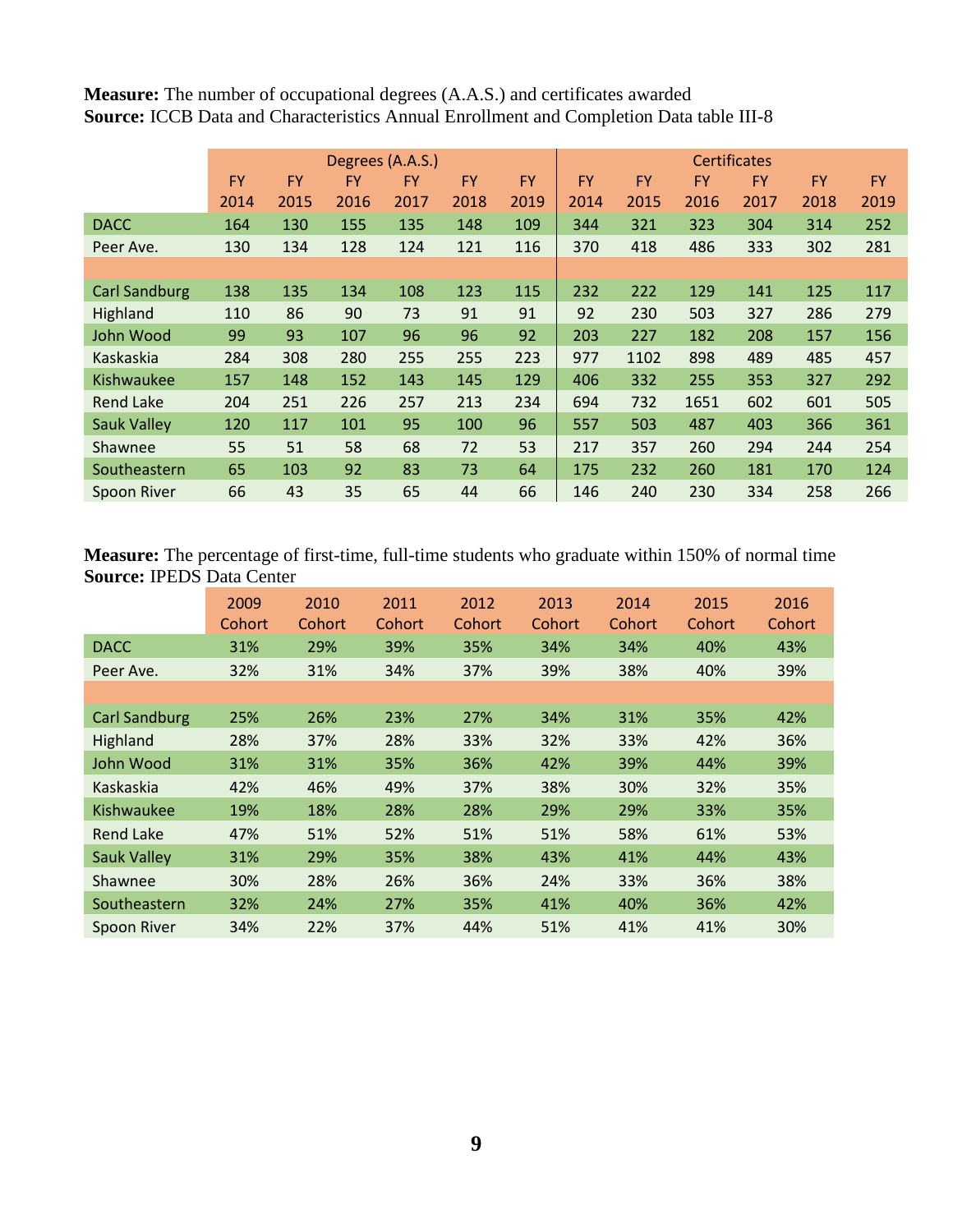### Completion: Degree/Certificates Awarded to At Risk Students

**Measure:** The percent of new students who are either economically disadvantaged or enrolled in precollege developmental coursework who graduate with a degree or certificate within three years **Source: DACC Institutional Effectiveness** 



### Completion: Industry Specific Licenses and Certifications

**Measure:** The percentage of nursing students who pass the NCLEX-RN exam

**Source:** Illinois Department of Financial and Professional Regulation National Council Licensure Examination Summary Data

|                       | 2013 | 2014 | 2015 | 2016 | 2017 | 2018 | 2019 | 2020 |
|-----------------------|------|------|------|------|------|------|------|------|
| <b>DACC</b>           | 83%  | 78%  | 91%  | 64%  | 75%  | 88%  | 83%  | 78%  |
| <b>ICCB Peer Ave.</b> | 82%  | 85%  | 88%  | 89%  | 88%  | 90%  | 85%  | 82%  |
|                       |      |      |      |      |      |      |      |      |
| <b>Carl Sandburg</b>  | 60%  | 83%  | 76%  | 75%  | 81%  | 78%  | 79%  | 80%  |
| Highland              | 81%  | 65%  | 85%  | 97%  | 85%  | 97%  | 80%  | 66%  |
| John Wood             | 90%  | 89%  | 90%  | 89%  | 84%  | 87%  | 72%  | 87%  |
| Kaskaskia             | 88%  | 79%  | 81%  | 91%  | 96%  | 97%  | 95%  | 94%  |
| <b>Kishwaukee</b>     | 93%  | 92%  | 96%  | 94%  | 92%  | 90%  | 98%  | 82%  |
| <b>Rend Lake</b>      | 75%  | 85%  | 91%  | 80%  | 81%  | 80%  | 64%  | 75%  |
| <b>Sauk Valley</b>    | 90%  | 83%  | 90%  | 94%  | 81%  | 82%  | 89%  | 74%  |
| Shawnee               | 71%  | 89%  | 93%  | 86%  | 82%  | 97%  | 77%  | 81%  |
| Southeastern          | 97%  | 100% | 92%  | 100% | 97%  | 100% | 100% | 100% |
| Spoon River           | 77%  | 88%  | 81%  | 83%  | 100% | 93%  | 93%  | 84%  |
| Lakeview CoN          | 77%  | 73%  | 73%  | 64%  | 71%  | 91%  | 88%  | 95%  |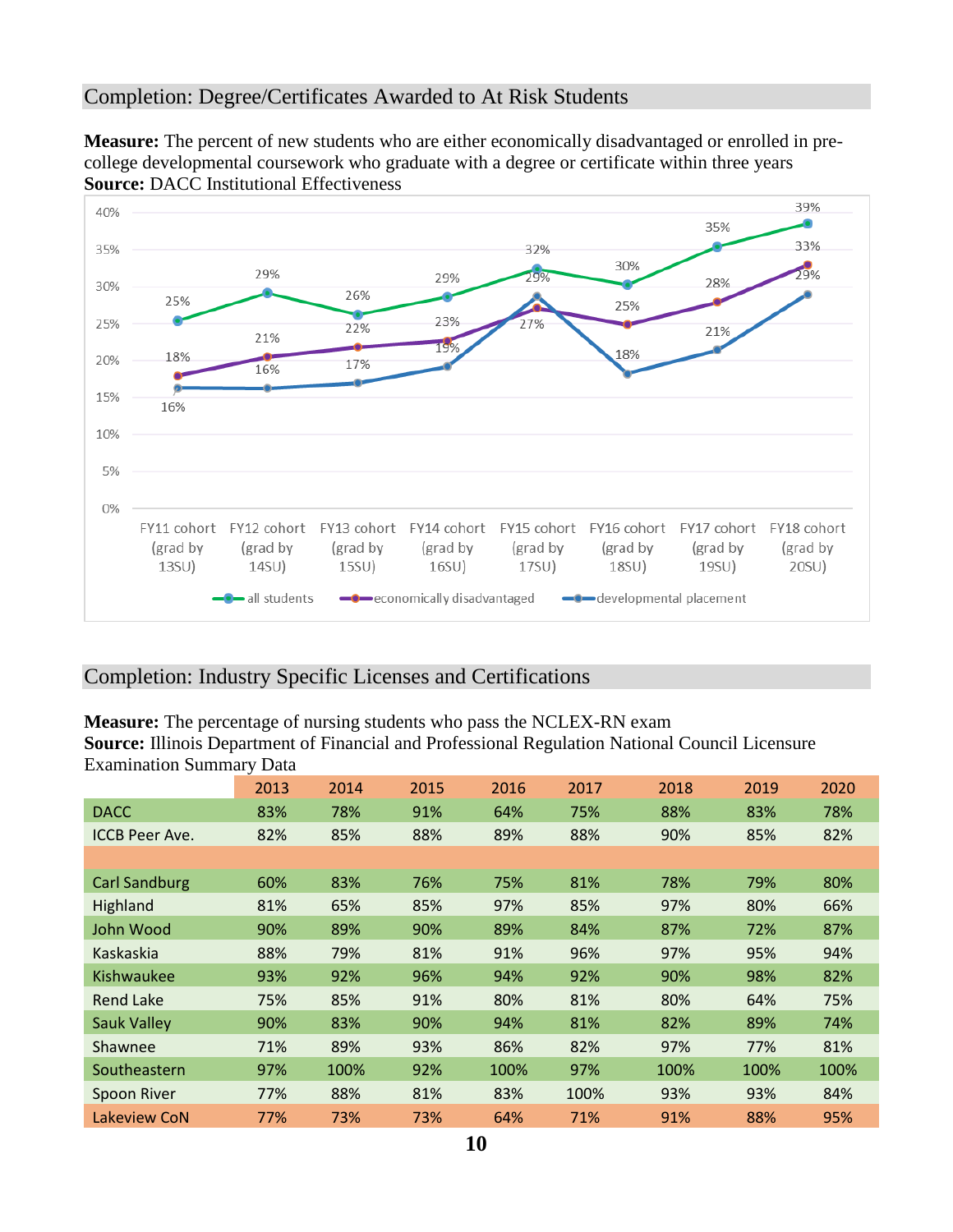**Measure:** The percentage of nursing students who pass the NCLEX-LPN exam **Source:** Illinois Department of Financial and Professional Regulation National Council Licensure Examination Summary Data

|                      | 2013 | 2014 | 2015 | 2016 | 2017 | 2018 | 2019 | 2020 |
|----------------------|------|------|------|------|------|------|------|------|
| <b>DACC</b>          | 94%  | 92%  | 93%  | 97%  | 97%  | 95%  | 93%  | 91%  |
| Peer Ave.            | 97%  | 94%  | 96%  | 99%  | 95%  | 98%  | 97%  | 94%  |
|                      |      |      |      |      |      |      |      |      |
| <b>Carl Sandburg</b> | 78%  | 69%  | 83%  | 100% | 100% | 100% | 95%  | 86%  |
| Highland             | 100% |      |      |      |      |      |      |      |
| John Wood            | 100% | 100% | 100% | 100% | 94%  | 100% | 92%  | 89%  |
| Kaskaskia            | 92%  | 92%  | 93%  | 90%  | 88%  | 100% | 100% | 100% |
| Kishwaukee           | 100% |      |      |      |      |      |      |      |
| <b>Rend Lake</b>     | 97%  | 96%  | 100% | 100% | 94%  | 85%  | 96%  | 94%  |
| <b>Sauk Valley</b>   | 100% | 100% | 95%  | 100% | 91%  | 95%  | 90%  | 92%  |
| Shawnee              | 100% | 97%  | 100% | 100% | 95%  | 100% | 100% | 95%  |
| Southeastern         | 100% | 98%  | 100% | 100% | 97%  | 100% | 100% | 97%  |
| Spoon River          | 100% | 100% | 100% | 100% | 100% | 100% | 100% | 100% |
|                      |      |      |      |      |      |      |      |      |

**Measure:** The percentage of Health Information Technology students who pass the Registered Health Information Technologist (RHIT) licensure exam on the first attempt

**Source:** DACC Director of Health Information Technology and the American Health Information Management Association (AHIMA)

|             | 20147 | $-2015$ |     |     | 2016 2017 2018 | $\sqrt{2019}$ | 2020    |
|-------------|-------|---------|-----|-----|----------------|---------------|---------|
| <b>DACC</b> | 67%   | 78% 83% |     | 60% | - 80%          | 88%           | $100\%$ |
| National    | 71%   | 69%     | 68% | 70% | 76%            | 76%           | 74%     |

**Measure:** The percentage of Medical Imaging (Rad Tech, Echocardiography and Sonography) students who pass the licensure exam

**Source:** DACC Director of Medical Imaging

|                          | 2013 | 2014     | 2015 | -2016 | 2017 | 2018 | 2019 |
|--------------------------|------|----------|------|-------|------|------|------|
| DACC Rad Tech            | 90%  | $-100\%$ | 36%  | 67%   | 92%  | 90%  | 100% |
| <b>National Rad Tech</b> | 90%  | 89%      | 88%  | 87%   | 89%  | 89%  | 89%  |

**Measure:** The percentage of medical assistant students who pass the RMA licensure test **Source:** DACC Medical Assistant instructor

|                 | 2016 | 2017 | 2018 | 2019 |
|-----------------|------|------|------|------|
| DACC.           | 83%  | 69%  | 88%  | 75%  |
| <b>National</b> | 81%  | 81%  | 79%  | 79%  |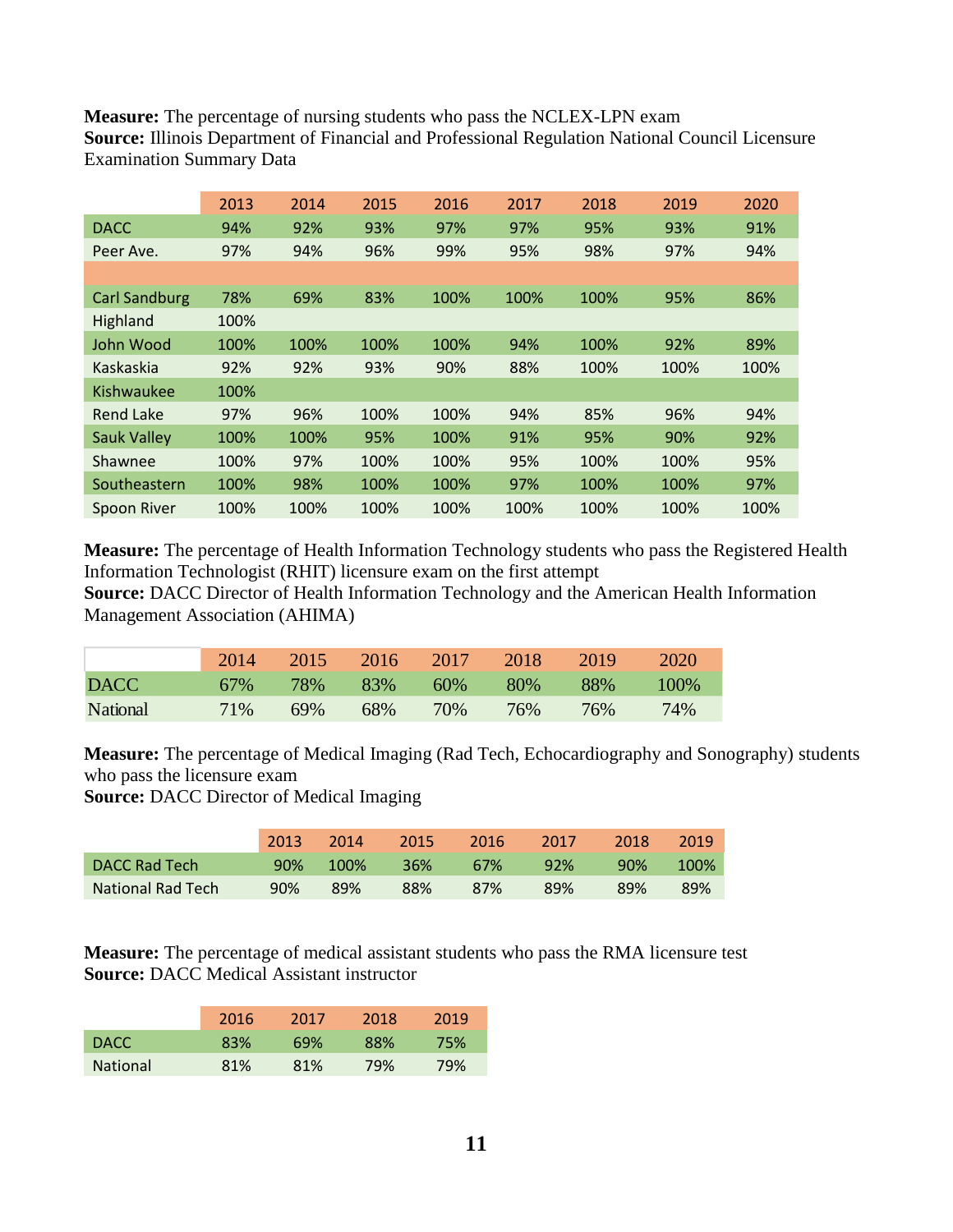**Measure:** The percentage of nursing assistant students who pass the certification exam on the first attempt.

|                   | CY2014 CY2015 CY2016 CY2017 CY2018 CY2019 |     |     |        |                 |     |
|-------------------|-------------------------------------------|-----|-----|--------|-----------------|-----|
| DACC <sup>1</sup> | $-78%$                                    | 82% | 79% | $90\%$ | 82 <sup>%</sup> | 75% |
| <b>Illinois</b>   | 83%                                       | 85% | 83% | 78%    | $90\%$          | 89% |

**Source:** DACC Adult Ed Director and SIU Nursing Aide Testing department

Transfer: Graduate Rate for Continuing Education

**Measure:** The percentage of DACC graduates, by degree type who continued with their education by the next fall semester

**Source:** Graduate and Leaver Tracker Report by DACC Institutional Effectiveness

|                                                    | <b>FY 2015</b> | FY 2016 | FY 2017 | <b>FY 2018</b> | FY 2019 | FY 2020 |
|----------------------------------------------------|----------------|---------|---------|----------------|---------|---------|
| Transfer program graduates                         | 69%            | 73%     | 83%     | 80%            | 74%     | 85%     |
| <b>General Studies graduates</b>                   | 45%            | 57%     | 36%     | 47%            | 44%     | 46%     |
| <b>Applied Associates graduates</b>                | 44%            | 31%     | 39%     | 25%            | 17%     | 29%     |
| Certificate graduates, not<br><b>Nursing Asst.</b> | 39%            | 39%     | 44%     | 42%            | 43%     | 28%     |
| <b>Nursing Asst. graduates</b>                     | 48%            | 77%     | 45%     | 62%            | 43%     | 44%     |

Transfer: Graduate Tracking

**Measure:** Transfer Graduate Survey Results on Present Location, Student Loan Debt, Course Transfer and Future Living

**Source:** Transfer Graduate Survey conducted each fall semester by DACC Institutional Effectiveness

|                                        | <b>FY2015</b> | FY2016 | FY2017 | <b>FY2018</b> | FY2019 | <b>FY2020</b> |
|----------------------------------------|---------------|--------|--------|---------------|--------|---------------|
| A 4-year institution                   | 80%           | 64%    | 71%    | 78%           | 60%    | 72%           |
| Different 2-year college               | 6%            | 11%    | 10%    | 7%            | 10%    | 5%            |
| <b>DACC</b>                            | 4%            | 11%    | 10%    | 7%            | 14%    | 5%            |
| No further college                     | 8%            | 8%     | 10%    | 4%            | 14%    | 14%           |
| Some further college, not<br>currently | 2%            | 6%     | $0\%$  | 4%            | 2%     | 2%            |

Current Location of Graduates

### Current Student Loan Debt

|                      | <b>FY2015</b> | FY2016 | FY2017 | <b>FY2018</b> | FY2019 | FY2020 |
|----------------------|---------------|--------|--------|---------------|--------|--------|
| No debt              | 43%           | 43%    | 59%    | 47%           | 56%    | 56%    |
| <b>Under \$5,000</b> | 18%           | 11\%   | 15%    | 9%            | 18%    | 12%    |
| \$5,000 to \$10,000  | 18%           | 19%    | 17%    | <b>27%</b>    | 16%    | 21%    |
| \$10,000 to \$20,000 | 16%           | 9%     | 7%     | 16%           | 6%     | 7%     |
| Over \$20,000        | 6%            | 17%    | 2%     | 2%            | 4%     | 2%     |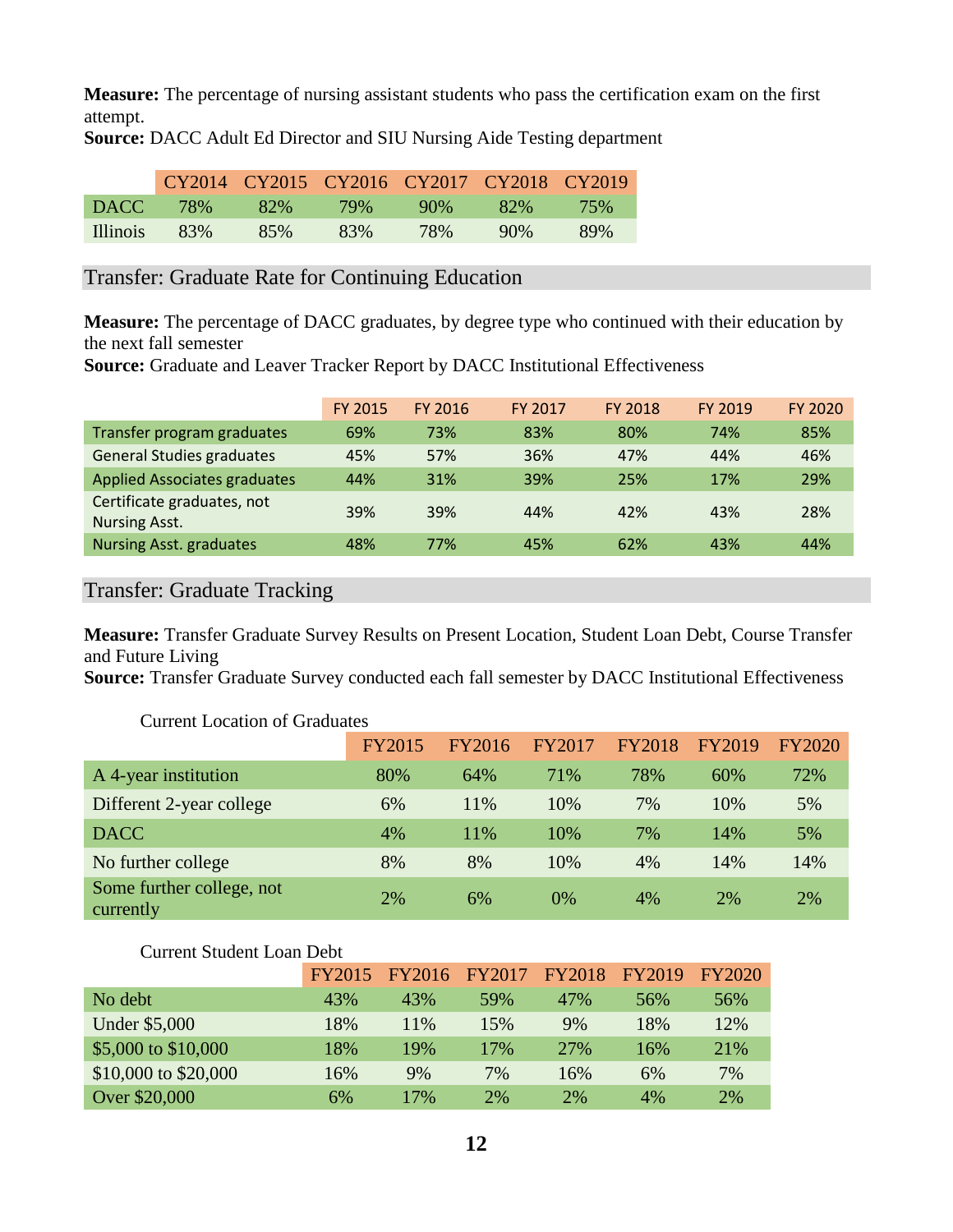How well did your courses transfer?

|             | FY 2015 FY 2016 FY 2017 FY 2018 FY 2019 FY 2020 |                     |  |         |
|-------------|-------------------------------------------------|---------------------|--|---------|
| As expected |                                                 | 93% 91% 91% 84% 78% |  | $-67\%$ |

Is it your goal to be living in Vermilion County ten years from now?

|                               |  | FY 2015 FY 2016 FY 2017 FY 2018 FY 2019 FY 2020 |  |
|-------------------------------|--|-------------------------------------------------|--|
| Yes                           |  | 22\% 17\% 32\% 20\% 30\% 23\%                   |  |
| <b>Transfer: Articulation</b> |  |                                                 |  |

**Measure:** The number of general education and major specific courses included in the Illinois Articulation Initiative

**Source:** DACC Coordinator of Transfer Articulation

| 2013       | 2014 | 2015 | 2016 | 2018* | 2019 |                                                                  |
|------------|------|------|------|-------|------|------------------------------------------------------------------|
| Fall       | Fall | Fall | Fall | Fall  | Fall |                                                                  |
| 90         | 87   | 85   | 88   | 87    | 88   | Illinois Articulation Initiative (IAI) general education courses |
| <u>146</u> | 153  | 160  | 164  | 127   | 40   | Major Specific courses transferring to four-year universities    |
| 236        | 240  | 245  | 252  | 214   | 128  | Transfer course total                                            |

\*2018 Fall ends a comprehensive review of articulated courses in which almost 40 courses were retired due to not being taught at DACC.

### Community Resource: Business and Industry

**Measure:** Number of Business and Industry Center course/workshops conducted **Source:** DACC Director of Corporate Education

|             | 2008- |      |     |     |      | 2009- 2010- 2011- 2012- 2013- 2014- 2015- 2016- 2017- 2018- 2019- |  |         |          |  |
|-------------|-------|------|-----|-----|------|-------------------------------------------------------------------|--|---------|----------|--|
|             |       |      |     |     |      | 10 11 12 13 14 15 16 17 18 19 20                                  |  |         |          |  |
| <b>DACC</b> |       | 744. | 828 | 889 | -890 | 997 1016 971                                                      |  | 801 832 | 835 1141 |  |

### Community Resource: Small Business

**Measure:** Number of Small Business Development Clients and Trainees **Source:** DACC Executive Director of Small Business Development

|                     | CY <sub>1</sub> | <b>CY</b> | CY   | <b>CY</b> | <b>CY</b> | <b>CY</b> | <b>CY</b> | <b>CY</b> | <b>CY</b> | <b>CY</b> | <b>CY</b> | <b>CY</b> | <b>CY</b> |
|---------------------|-----------------|-----------|------|-----------|-----------|-----------|-----------|-----------|-----------|-----------|-----------|-----------|-----------|
|                     | 2008            | 2009      | 2010 | 2011      | 2012      | 2013      | 2014      | 2015      | 2016      | 2017      | 2018      | 2019      | 2020      |
| <b>Training</b>     |                 |           |      |           |           |           |           |           |           |           |           |           |           |
| <b>Units</b>        | $\overline{4}$  | 7         | 13   | 24        | 14        | 21        | 20        | 18        | 20        | 20        | 22        | 22        | 9         |
| <b>Training</b>     |                 |           |      |           |           |           |           |           |           |           |           |           |           |
| <b>Attendees</b>    | 55              | 103       | 121  | 116       | 68        | 117       | 142       | 141       | 132       | 148       | 124       | 131       | 51        |
|                     |                 |           |      |           |           |           |           |           |           |           |           |           |           |
| <b>Clients</b>      | 64              | 99        | 83   | 73        | 99        | 106       | 182       | 148       | 142       | 140       | 148       | 137       | 141       |
| <b>Client Hours</b> | 150             | 226       | 370  | 417       | 279       | 396       | 615       | 650       | 638       | 568       | 607       | 540       | 596       |
| Hours per           |                 |           |      |           |           |           |           |           |           |           |           |           |           |
| Client              | 2.3             | 2.3       | 4.5  | 5.7       | 2.8       | 3.7       | 3.4       | 4.4       | 4.5       | 4.1       | 4.1       | 3.9       | 4.2       |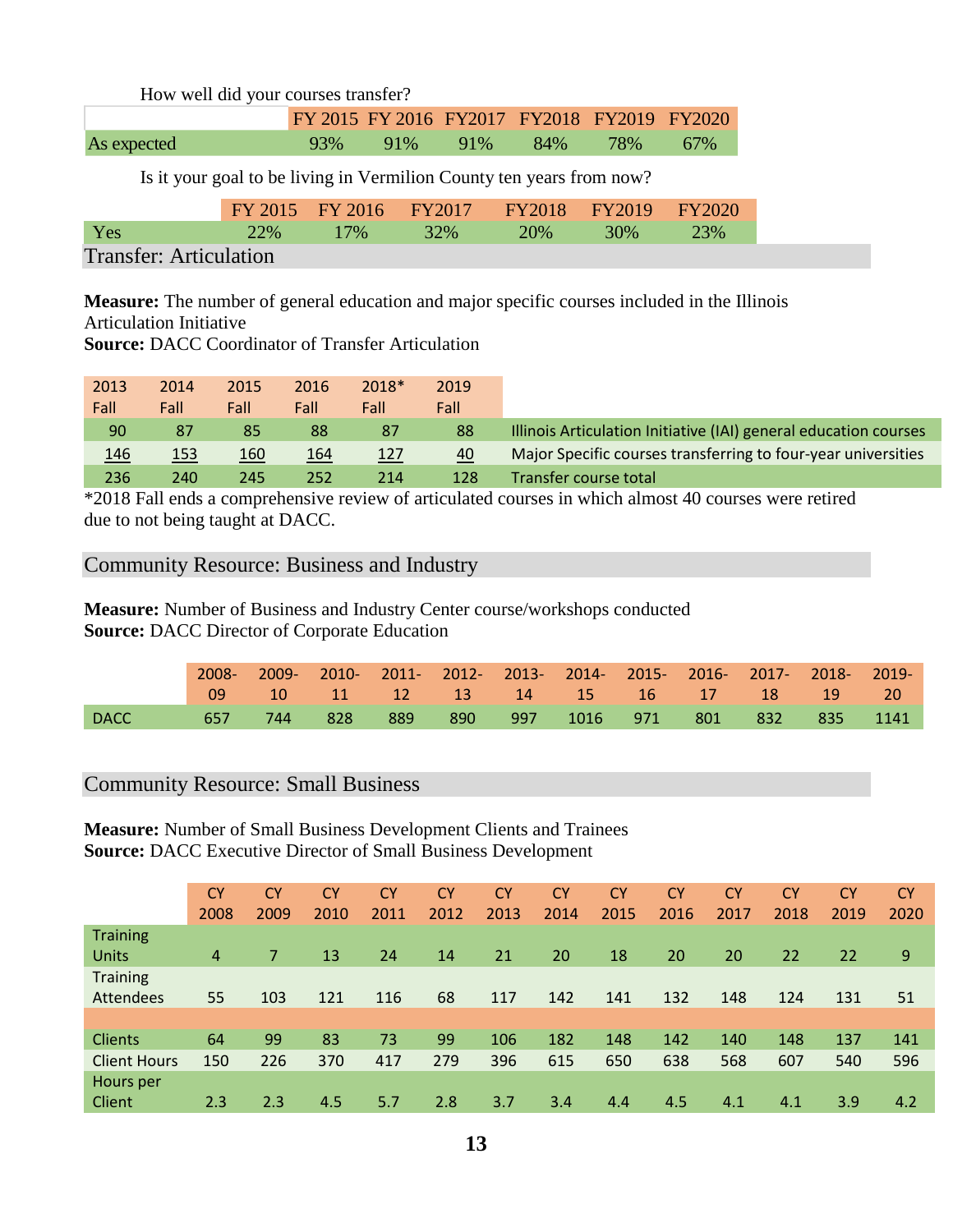### Community Resource: Community Education

**Measure:** The number of programs and participants who enroll in Community Education activities **Source:** DACC Director of Corporate and Community Education

|                     | $2009 -$        | $2010 -$ | $2011 -$        | $2012 -$ | $2013 -$ | $2014 -$ | $2015 -$       | $2016 -$ | $2017 -$ | 2018- | $2019 -$ |
|---------------------|-----------------|----------|-----------------|----------|----------|----------|----------------|----------|----------|-------|----------|
|                     | 10 <sup>1</sup> | 11       | 12 <sub>l</sub> | 13       | 14       | 15       | 16             | 17       | 18       | 19    | 20       |
| <b>Programs</b>     | 84              | 139      | 145             | 137      | 131      | 91       | 171            | 77       | 156      | 156   | 42       |
| <b>Participants</b> | 843             | 1356     | 1416            | 1316     | 1207     | 956      | 1787           | 985      | 2018     | 1835  | 524      |
| <b>Credit Hours</b> | 214.5           | 78.5     | 84              | 48       | 81       | 37       | $23.5^{\circ}$ | 11       | 26.5     | 18    |          |

### Community Resource: Student Participation

**Measure:** The race/ethnicity breakdown of DACC credit students compared to the surrounding population

**Source:** DACC Office of Institutional Effectiveness, US Census Bureau

|                                  |                                 |       |                                         |       |       | Vermilion |                 |
|----------------------------------|---------------------------------|-------|-----------------------------------------|-------|-------|-----------|-----------------|
|                                  | Danville Area Community College |       |                                         |       |       | Cty.      | <b>Illinois</b> |
|                                  |                                 |       | 2015-16 2016-17 2017-18 2018-19 2019-20 |       |       | 2017      | 2017            |
| White, Non-Hispanic              | 77.7%                           | 77.3% | 77.7%                                   | 75.7% | 70.0% | 77.9%     | 63.5%           |
| <b>Black, Non-Hispanic</b>       | 14.6%                           | 15.5% | 14.1%                                   | 16.2% | 14.0% | 13.3%     | 12.1%           |
| American Indian/Alaskan Native   | 0.3%                            | 0.3%  | 0.3%                                    | 0.3%  | 0.3%  | 0.4%      | 0.5%            |
| Asian                            | 1.5%                            | 1.3%  | 1.7%                                    | 1.1%  | 1.0%  | 0.9%      | 4.9%            |
| Native Hawaiian/Pacific Islander | 0.1%                            | 0.1%  | 0.1%                                    | 0.1%  | 0.1%  | 0.0%      | 0.1%            |
| <b>Two or More Races</b>         | 0.6%                            | 0.8%  | 0.9%                                    | 0.9%  | 1.0%  | 2.4%      | 1.7%            |
| <b>Hispanic or Latino</b>        | 5.2%                            | 4.8%  | 5.3%                                    | 5.7%  | 6.0%  | 5.2%      | 17.4%           |